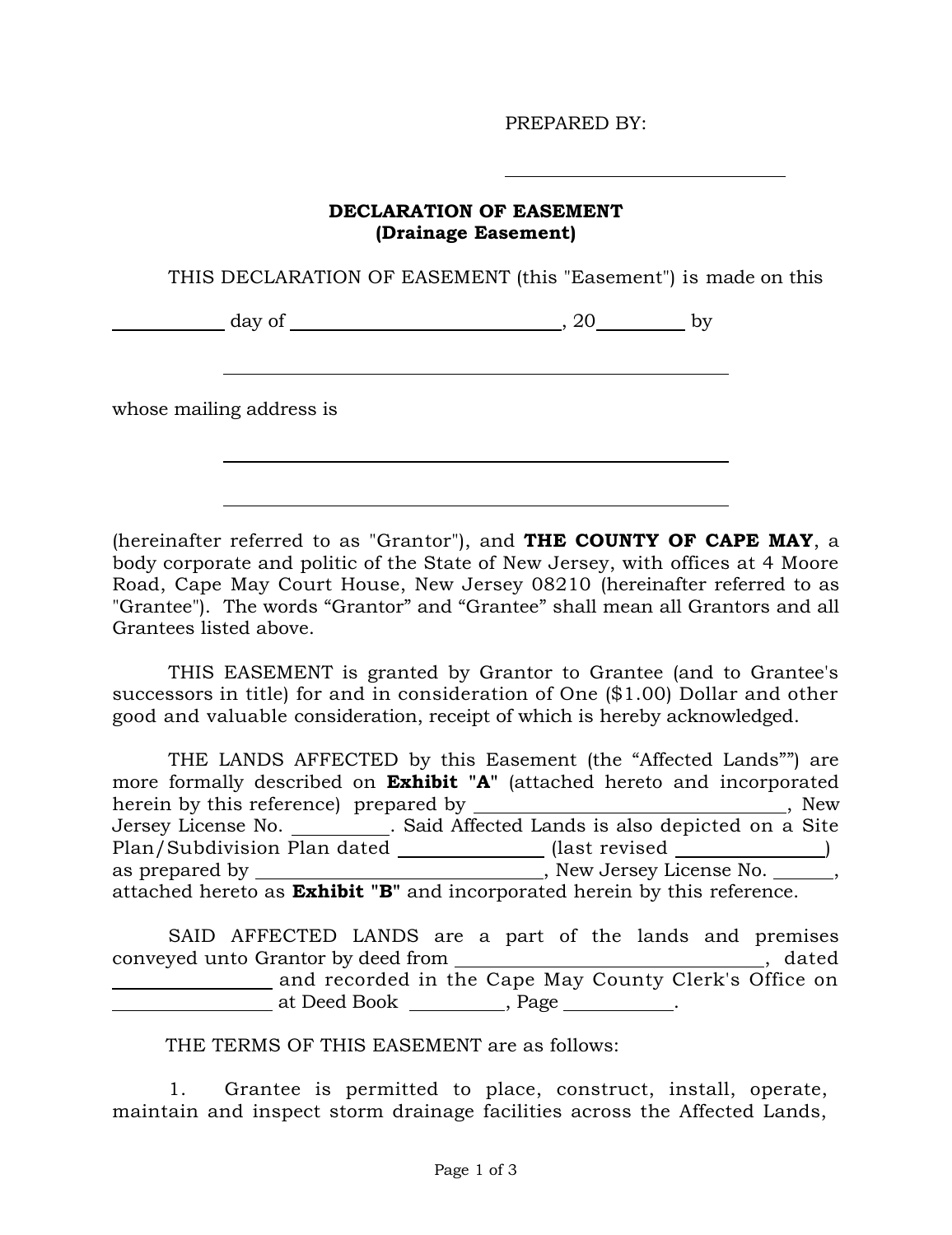provided that (a) all such facilities shall be constructed and installed under the Affected Lands, (b) all such facilities shall be kept in good repair and operating condition, (c) any plants, shrubs, trees and other growth located on the Affected Lands shall either not be disturbed by such construction and installation or, if disturbed, shall promptly be replaced in like kind, (d) any structures located on the Affected Lands shall either not be disturbed by such construction and installation or, if disturbed, shall promptly be replaced in like kind, and (e) the Affected Lands shall in all other respects be restored to the condition existing immediately prior to such construction and installation.

2. Upon reasonable notice to Grantor, and with Grantor's consent, Grantee shall have the right of ingress and egress to and over the Affected Lands at any time reasonably necessary for the purpose of constructing, repairing or inspecting the said drainage facilities and for doing anything reasonably necessary, useful or convenient for the enjoyment of the specific limited easement herein granted. Grantor shall not unreasonably withhold said approval. However, in the event of an emergency, as solely determined by the County Engineer, Grantor expressly waives said notice and consent provision. Grantee shall use its best efforts during the performance of any such work to minimize interference with Grantor's use and enjoyment of the Affected Lands.

3. Grantee shall have the right to remove at any time any or all of the drainage improvements erected under the Affected Lands subject to the same obligations either not to disturb or to replace in like kind any structures, plants, shrubs, trees or other growth then located on the Affected Lands and to otherwise restore the Affected Lands to the condition existing immediately prior to such removal.

THIS EASEMENT and the rights and obligations hereunder shall run with the land and be binding upon all the parties hereto, their successors, heirs, transferees and assigns.

THE GRANTOR SIGNS THIS DECLARATION OF EASEMENT to be effective as of the date written at the top of the first page.

WITNESS: GRANTOR: